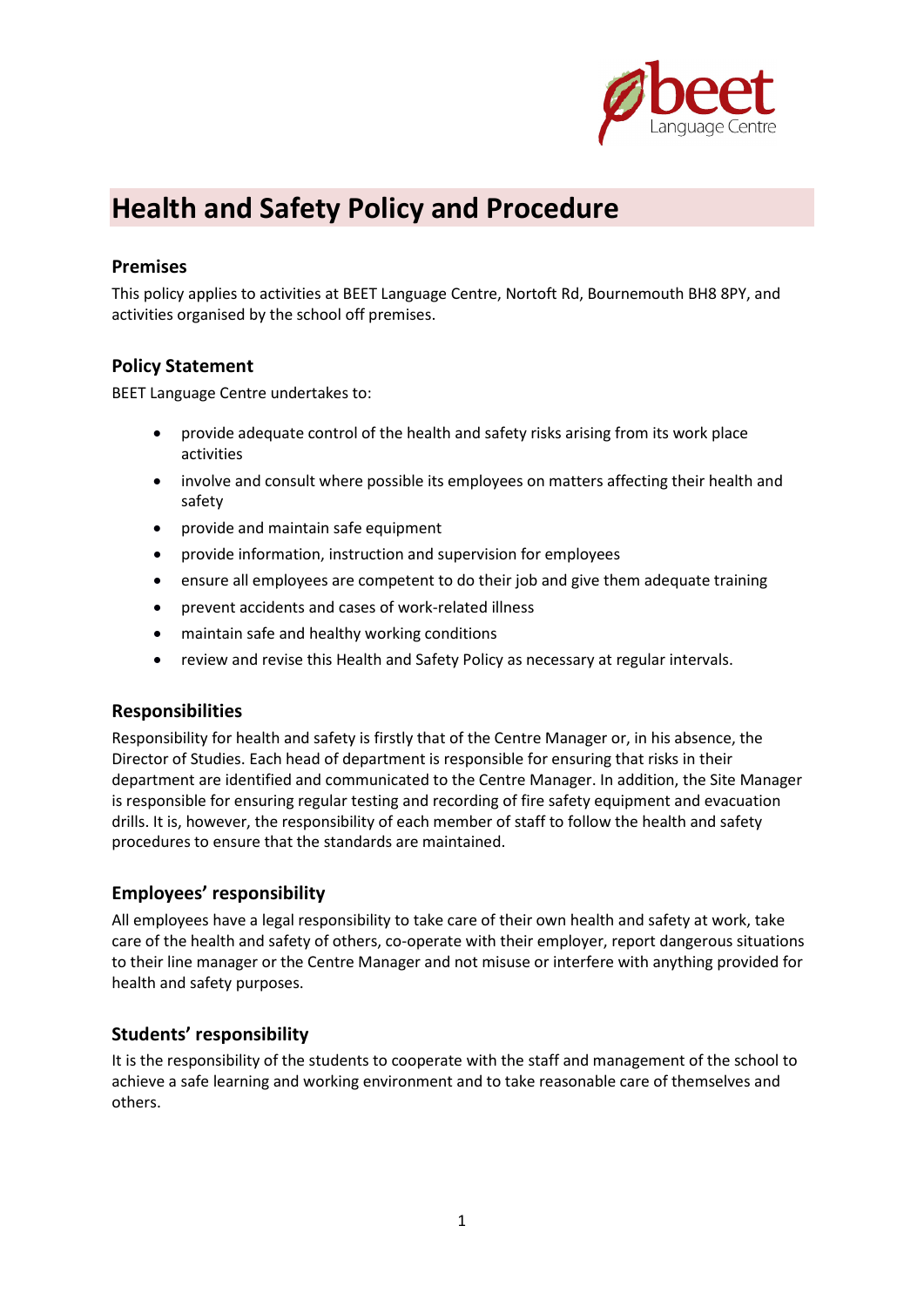## **Policy and Communication**

The Health & Safety policy will be reviewed on an annual basis by staff, heads of department and the Senior Management Team. Health & Safety is on the regular agenda at the monthly management meeting.

#### **Accidents and Incidents**

All accidents occurring on site requiring first aid treatment are to be recorded in the Accident Book (Room 3). The following details of all accidents or near misses must be noted in the Accident Book:

- Name of injured person
- Type of injury
- When, how and where it occurred
- The name of the person in charge
- The treatment given
- Where the accident or incident involves a student this information should also be added to the student profile on the enrolment system.
- Under RIDDOR 'Reporting of Injuries, Diseases and Dangerous Occurrences Regulations' any major injury or condition which has occurred during the course of work must be reported to the local Health & Safety Executive.

In addition, incidents and near misses must be reported to the line manager or duty manager, who will relay any serious incidents to the Centre Manager. The Accident Book is reviewed annually by the Senior Management Team to ensure no pattern of incidents has arisen which call for a strategic response.

In the case of reported accidents to students these must be recorded on the incident page on the student record in the enrolment system and the parent/agent notified.

In the case of serious accident or illness requiring urgent or immediate medical attention the nearest local hospitals are:

Royal Bournemouth Hospital **- 01202 303626**

Poole Hospital - **01202 665511**

In an emergency an ambulance should be called by dialling (9)999. If unable to connect to 999, staff should call (9)112.

In less serious circumstances a local doctor or medical clinic may be attended and arrangements made through the Accommodation and Welfare team.

In all cases of accident or illness to a student aged under 18, a parent or guardian, host family and agent will be contacted and the same will apply to 18+ yrs students if deemed necessary.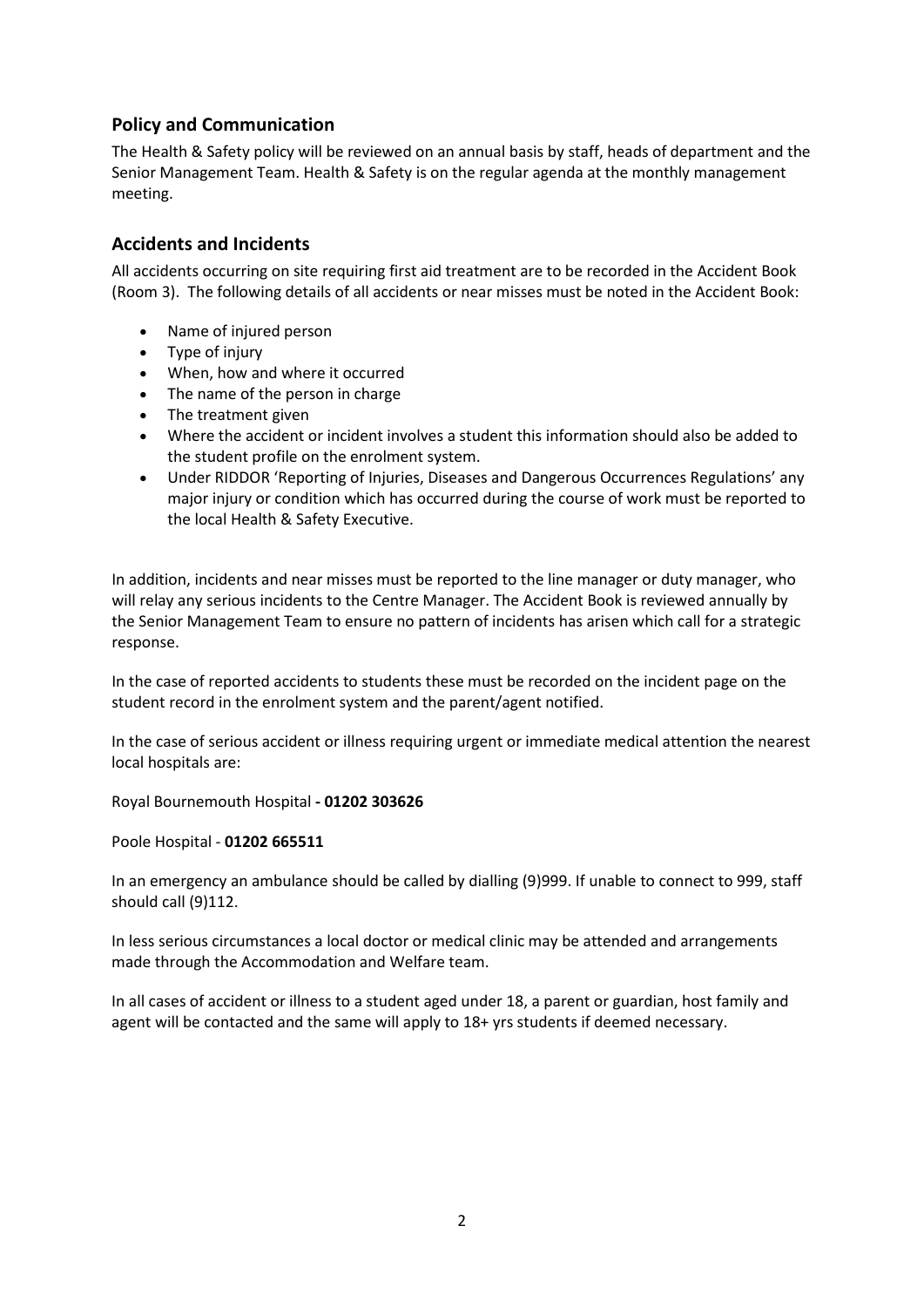# *Risk assessments*

Risk assessments are carried out in all buildings and documentation recording these checks is held by the Centre Manager. Risk assessments are also carried out for all activities organised by the school, whether on or off premises. These risk assessments are reviewed annually.

Any machine, piece of equipment or substance that could potentially cause harm to anyone on the premises and, as such, any potential hazard, should be brought to the attention of the Centre Manager and anyone else who may come into contact with the hazard.

# *Premises General*

BEET Language Centre adheres to the following standards:

- Should anyone be aware of problems in any area, they should contact the Centre Manager or the next senior member of staff
- The premises, floors and stairs, furniture and fittings are cleaned regularly and all dirt, dust, refuse and waste removed
- Toilet supplies of paper and soap are provided and regularly checked, and special arrangements are made for the removal of sanitary waste
- Supplies and equipment are stored safely and away from public areas.
- All light bulbs and fluorescent tubes will be replaced as necessary to ensure adequate lighting at all times
- All electrical portable equipment is regularly checked (P.A.T.) in accordance with risk assessment regulations
- Staff should report any damaged or frayed cables, broken sockets or plugs or any other electrical appliance that is not functioning correctly
- Regular maintenance of photocopiers is in place and staff should report any photocopying problems to the staff at reception.

## **First Aid**

Beet Language Centre will undertake to ensure compliance with the relevant legislation with regard to the provision of first aid for all employees and students at the school. Responsibility for first aid at Beet Language Centre is held by the Centre Manager. All staff are obliged to follow and cooperate with the requirements of this policy.

We will seek to implement the policy by:

- Carrying out a first aid needs assessment as part of the health and safety assessment to determine the first aid provision requirements for the Beet premises
- The first aid needs assessment will be reviewed periodically or following any significant changes in staff, student or premises that may affect first aid provision
- Ensuring that there is a sufficient number of trained first aiders on duty and available given the numbers of people on the premises, and in view of the risks associated with any activity organised by the school
- Ensuring that there are suitable and sufficient facilities and equipment available to administer first aid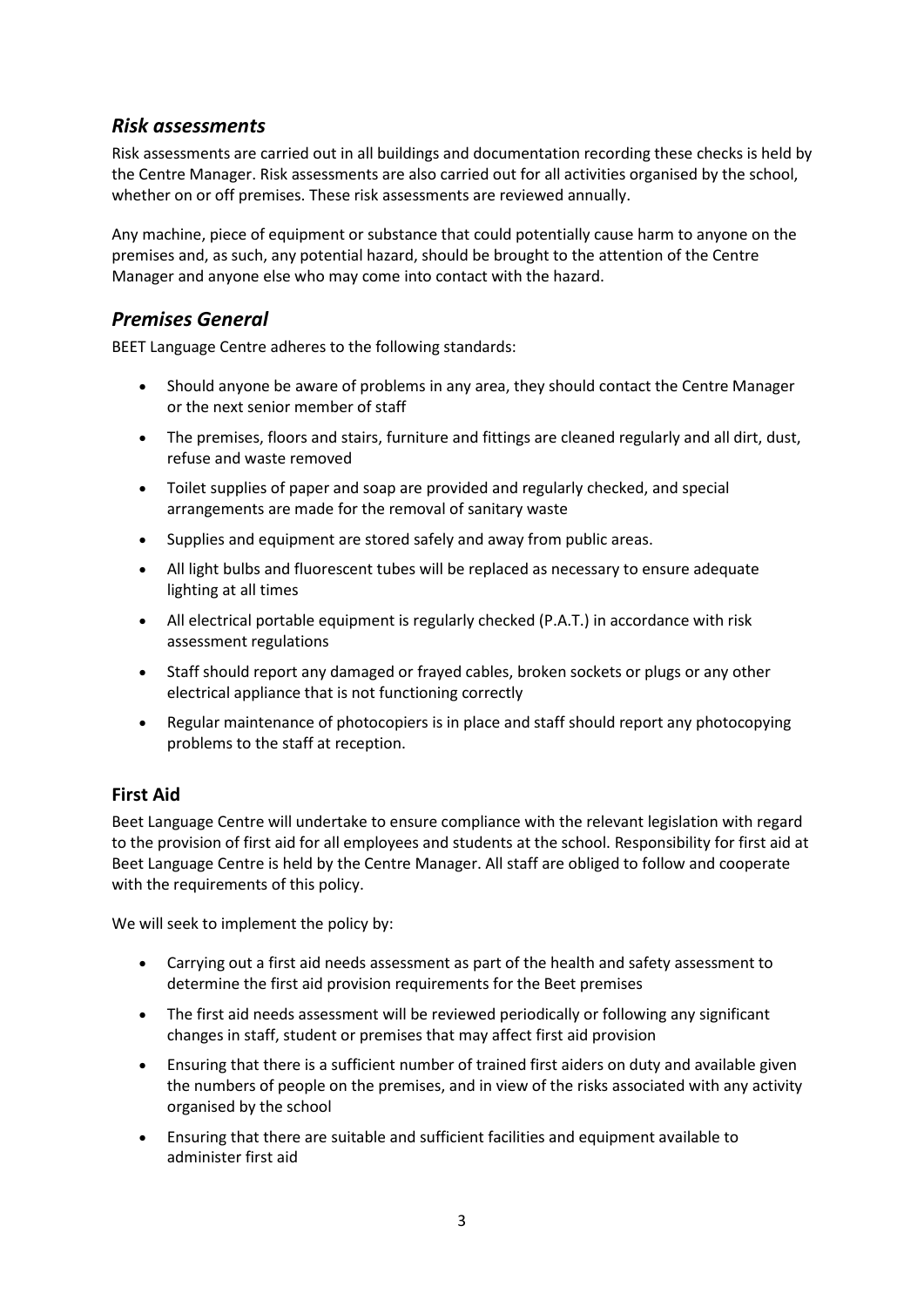• Ensuring the above provisions are clear and shared with all who may require them

# *First Aid Staff*

The school will have 3-4 members of staff who hold 'First Aid at Work' certificates issued by St John's Ambulance. These first aiders will be responsible for administering first aid, in accordance with their training, to those that become injured whilst at work or on the premises.

'Emergency First Aid at Work' training is periodically offered to other staff. Typically about ten other members of staff hold this certificate at any one time.

# *First Aid Boxes*

First aid kits are located in:

- Accommodation & Welfare Office
- Reception
- Staffroom
- Canteen

It is the responsibility of the Accommodation and Welfare Manager to check the contents of all first aid kits every 6 months and record the findings of the check list in the kit itself. The Accommodation & Welfare Manager is responsible for ensuring that the contents of the first aid box conform to statutory requirements and those additional requirements deemed necessary by the school.

Bodily fluid kits are located in the kitchen storage area and the staff toilets.

# *Responding to a First Aid Incident*

First aiders are to take charge of the first aid administration/emergency treatment according to their training. Following their assessment of the injured person, they are to administer appropriate first aid and make a balanced judgement as to whether there is a requirement to call for an ambulance.

An ambulance should always be called in the event of:

- A serious injury
- Any significant head injury
- A period of unconsciousness
- A suspected heart attack or stroke
- Where the possibility of a fracture is suspected
- When the first aider is unsure about the severity of injuries
- When the first aider is unsure of the correct treatment

If an ambulance has been called, the Centre Manager must be informed.

In all cases and in the event of an accident to a student under 18, where appropriate, it is policy to always notify the parents of the child if it:

- Is considered to be serious (more than minor) injury
- Requires first aid treatment
- Requires attendance at a hospital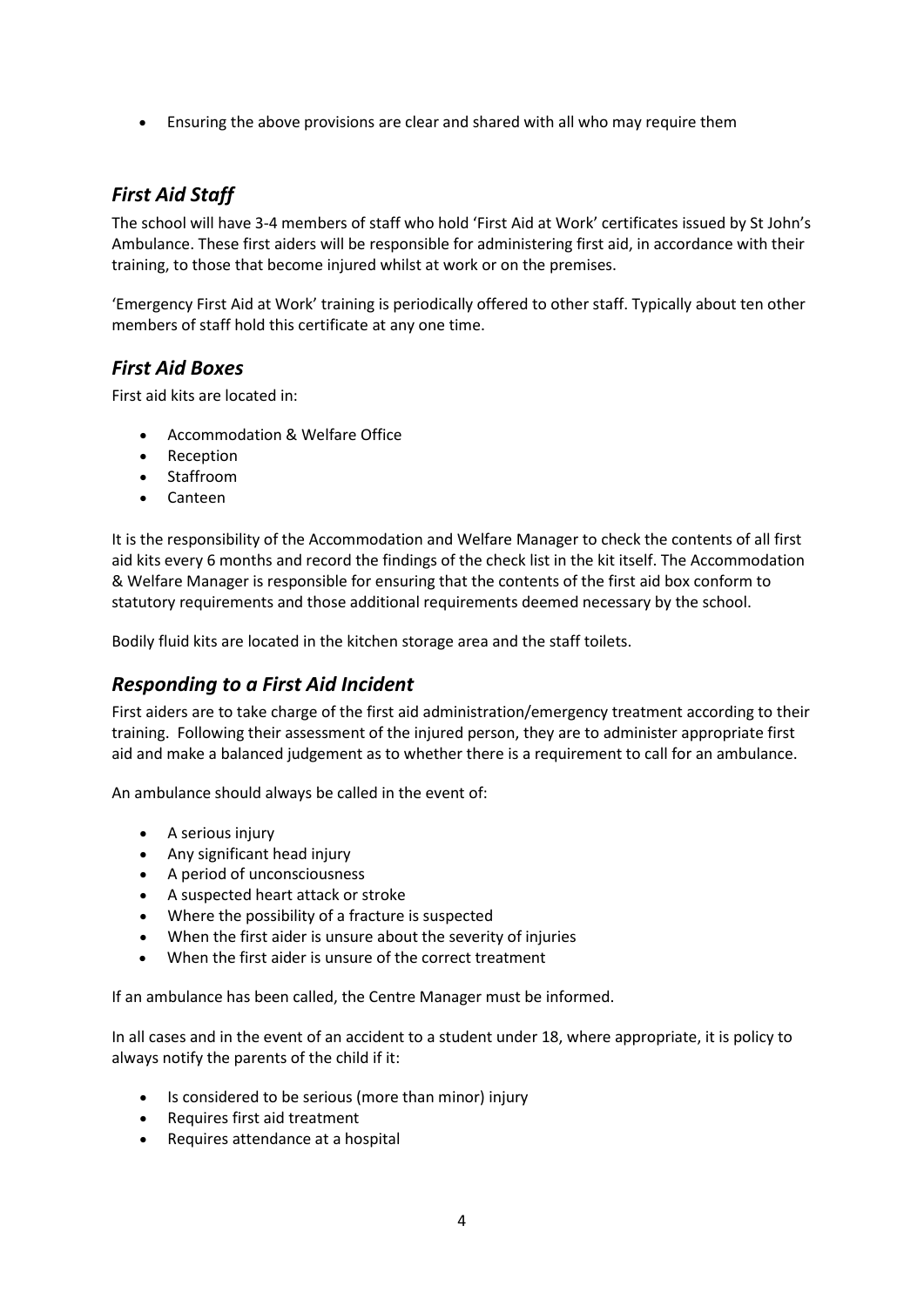Parents will be contacted by attempting all known phone numbers and email and agents of students will also be notified.

If hospital treatment is needed, a member of staff or adult member of the homestay family will accompany the under-18 student to hospital and remain with them until such a time as it is considered safe to leave the student in the hospital, or until such time as suitable alternative arrangements are in place.

If a student has sustained a minor injury and a member of staff feels it would be appropriate to offer that student a lift home in their car or accompany them on foot to their homestay or student house, a senior manager should be contacted beforehand to verify that it is appropriate to do so.

#### **Responsibilities**

The overall and final responsibility for health and safety rests with the Directors of BEET Language Centre Limited. However, the day-to-day responsibility for putting this Health and Safety Policy and Procedure into practice is delegated to a Health and Safety Officer, currently the Centre Manager. All BEET Language Centre Directors and Managers share the responsibility of providing an environment that complies with this Health and Safety Policy and Procedure.

All employees must:

- co-operate with their Line Managers and BEET Language Centre's Senior Management on health and safety matters;
- not interfere or remove anything that has been provided to safeguard their health and safety;
- take reasonable care of their own health and safety; and
- report all health and safety concerns to their Line Manager or to BEET Language Centre's Senior Management.

## **Risk Assessments**

Risk assessments are carried out by the Health and Safety Officer (the Centre Manager) in conjunction with departmental managers. Any actions required to remove or control the identified risks are approved by the Centre Manager or referred to the Board of Directors. It is the Health and Safety Officer's responsibility to ensure that the actions are implemented in a timely manner.

Risk assessments are carried out annually or when the work activity or work location changes, whichever is the soonest.

#### **Employee Involvement**

As BEET is a small organisation, all employees are responsible for highlighting and dealing with potential health and safety risks. If anyone spots anything that they believe poses a risk to an employee, contractor or visitor to BEET Language Centre, then they must notify the Health and Safety Officer, their Line Manager or BEET Language Centre's Senior Management as soon as possible.

Where practical, all employees are consulted on any changes to health and safety practices.